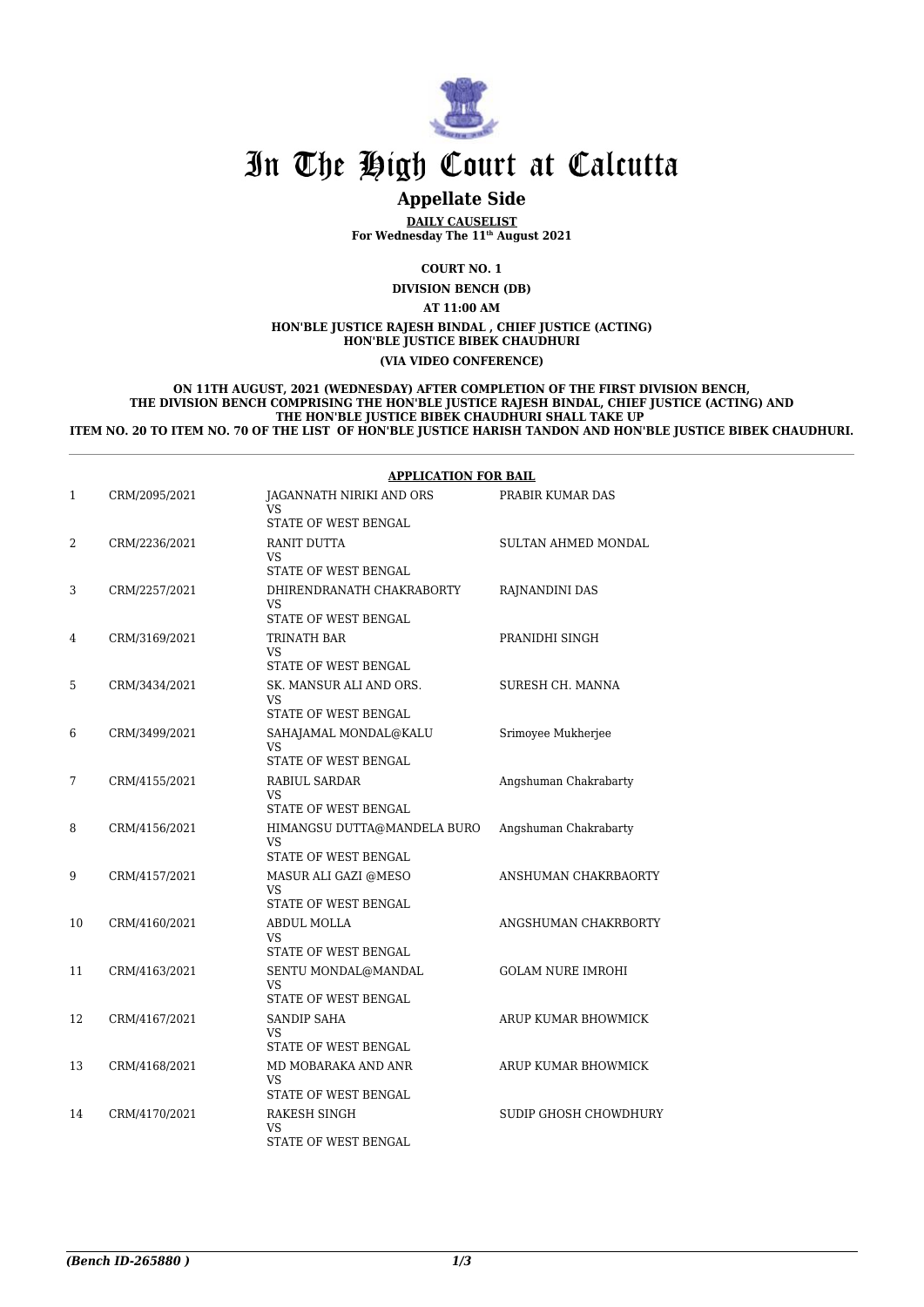# *DAILY CAUSELIST COURT NO 1-FOR WEDNESDAY THE 11TH AUGUST 2021 HIGH COURT OF CALCUTTA - 2 -*

| 15 | CRM/4171/2021 | PRASANTA HAZRA@BHAIDA<br>VS<br>STATE OF WEST BENGAL                        | SUDIP GHOSHCHOWDHURY             |
|----|---------------|----------------------------------------------------------------------------|----------------------------------|
| 16 | CRM/4172/2021 | PROSENJIT SAHA@NYAPA<br>VS                                                 | SUDIP GHOSHCHOWDHURY             |
| 17 | CRM/4173/2021 | STATE OF WEST BENGAL<br>KANCHAN DHIBAR<br>VS                               | AYAN CHAKRABARTY                 |
| 18 | CRM/4174/2021 | STATE OF WEST BENGAL<br>USMAN ALI@BAPI<br>VS                               | <b>GAUTAM BANERJEE</b>           |
| 19 | CRM/4178/2021 | STATE OF WEST BENGAL<br>MINNATULLAH<br>VS                                  | DUTTATREYA DUTTA                 |
| 20 | CRM/4183/2021 | STATE OF WEST BENGAL<br>SHYAMAL MONDAL<br>VS<br>STATE OF WEST BENGAL       | SUDIP GHOSH CHOWDHURY            |
| 21 | CRM/4184/2021 | BIMAL DEY@PANCHU DEY<br>VS                                                 | ABDUR RAKIB                      |
| 22 | CRM/4185/2021 | STATE OF WEST BENGAL<br><b>SANGRAM NASKAR</b><br>VS.                       | <b>ABDUR RAKIB</b>               |
| 23 | CRM/4190/2021 | STATE OF WEST BENGAL<br>RAJESH SHARMA@RAJU<br>VS                           | DEBASIS KAR                      |
| 24 | CRM/4191/2021 | STATE OF WEST BENGAL<br>KARTICK DAS<br>VS                                  | SUDIP GHOSH CHOWDHURY            |
| 25 | CRM/4192/2021 | STATE OF WEST BENGAL<br>ROHIT KUMAR SINGH<br>VS.                           | SUDIP GHOSH CHOWDHURY            |
| 26 | CRM/4193/2021 | STATE OF WEST BENGAL<br><b>MONIRUL LASKAR</b><br>VS                        | Angshuman Chakrabarty            |
| 27 | CRM/4195/2021 | STATE OF WEST BENGAL<br>PAPREE BISWAS<br>CHATTARAJ@PAPREE<br>VS            | ANGSHUMAN<br><b>CHAKARABORTY</b> |
| 28 | CRM/4196/2021 | STATE OF WEST BENGAL<br>MD SAHID@SAHIDUL<br>VS<br>STATE OF WEST BENGAL     | <b>ARUSHI RATHORE</b>            |
| 29 | CRM/4197/2021 | SANTANU MANNA@PINTU AND ANR<br>VS<br>STATE OF WEST BENGAL                  | SUDIP GHOSH CHOWDHURY            |
| 30 | CRM/4199/2021 | SILON SK ALIAS SHILAN ALIAS SILAN<br>VS<br>STATE OF WEST BENGAL            | RIYA DAS                         |
| 31 | CRM/4206/2021 | KHABIRUDDIN SEKH<br>VS.<br>STATE OF WEST BENGAL                            | KARABI ROY                       |
| 32 | CRM/4209/2021 | JIARUL HAQUE @JIYAUL HAQUE AND<br>ANR<br><b>VS</b><br>STATE OF WEST BENGAL | ROBIUL ISLAM                     |
| 33 | CRM/4211/2021 | <b>BAPPA ROY</b><br>VS<br>STATE OF WEST BENGAL                             | ANINDYA GHOSH                    |
| 34 | CRM/4219/2021 | SHAMPA DUTTA<br>VS<br>STATE OF WEST BENGAL                                 | Sujoy Sarkar                     |
| 35 | CRM/4221/2021 | JAHAR JANA<br>VS                                                           | PINTU KARAR                      |
| 36 | CRM/4222/2021 | STATE OF WEST BENGAL<br>RAKESH KHAN<br>VS.<br>STATE OF WEST BENGAL         | Sujoy Sarkar                     |